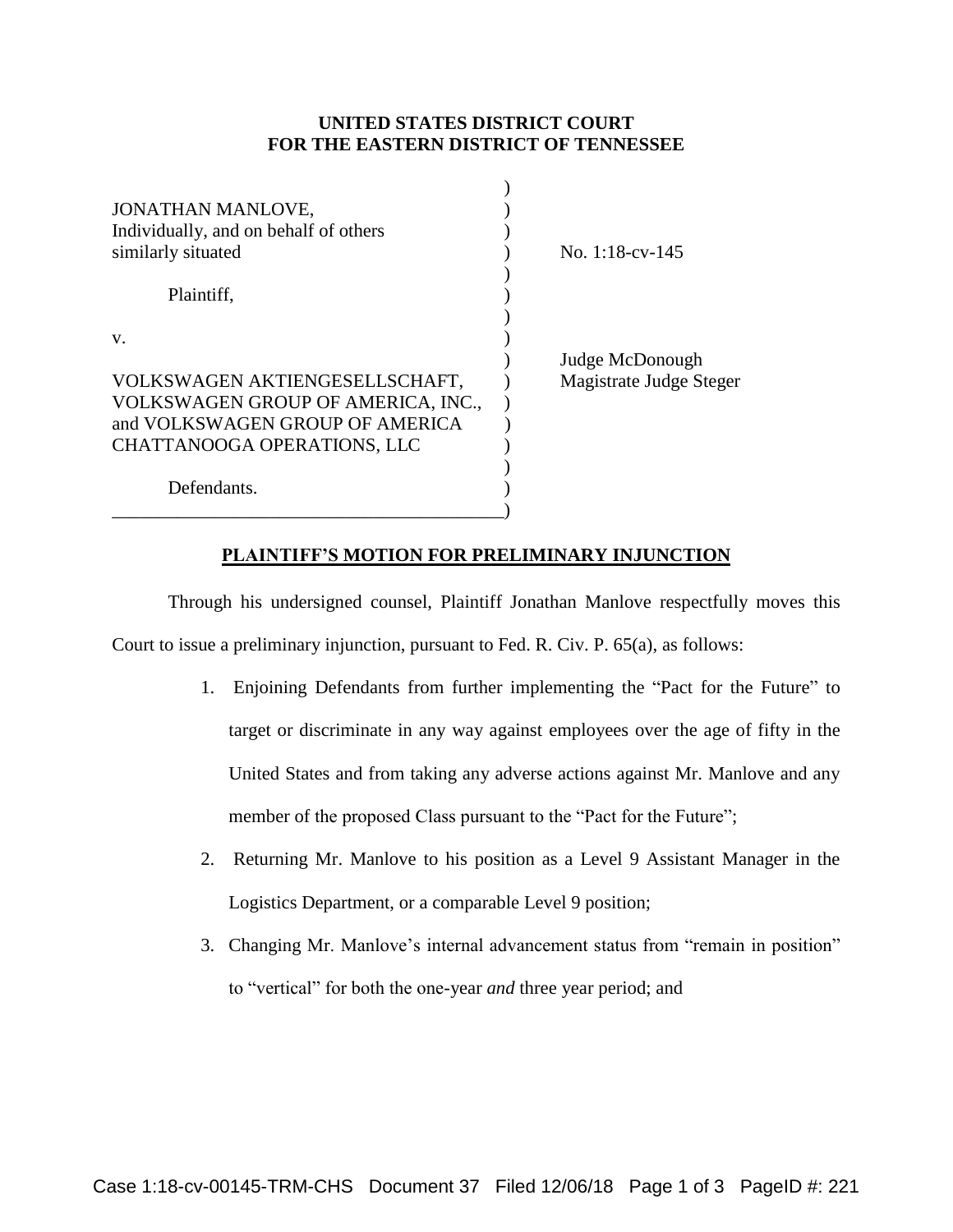4. Enjoining Defendants from relying on participation in the Management Assessment Center to prevent Mr. Manlove from applying to and being considered for positions for which he is otherwise qualified.

Such relief is warranted for the reasons set forth in the accompanying Memorandum of Law and exhibits filed herewith in support of this Motion. Plaintiff and the proposed class members remain at continual, imminent risk of adverse employment actions—such as demotions, transfers, and terminations—along with other hostile treatment, that would preclude meaningful and effective final relief at the end of the case.

In the alternative, Plaintiff requests that the Court allow for limited discovery and order an evidentiary hearing on this Motion.

Respectfully submitted this 6th day of December 2018.

s/*Kevin Sharp*

Kevin H. Sharp (TN BPR 016287) Leigh Anne St. Charles (TN BPR 036945) **SANFORD HEISLER SHARP, LLP** 611 Commerce Street, Suite 3100 Nashville, Tennessee 37203 Telephone: (615) 434-7000 Facsimile: (615) 434-7020 ksharp@sanfordheisler.com lstcharles@sanfordheisler.com

Andrew Melzer (*pro hac vice)* **Sanford Heisler Sharp, LLP** 1350 Avenue of the Americas, 31st Floor New York, NY 10019 Telephone:(646) 402-5657 Facsimile: (646) 402-5651 amelzer@sanfordheisler.com

*Attorneys for Plaintiff*